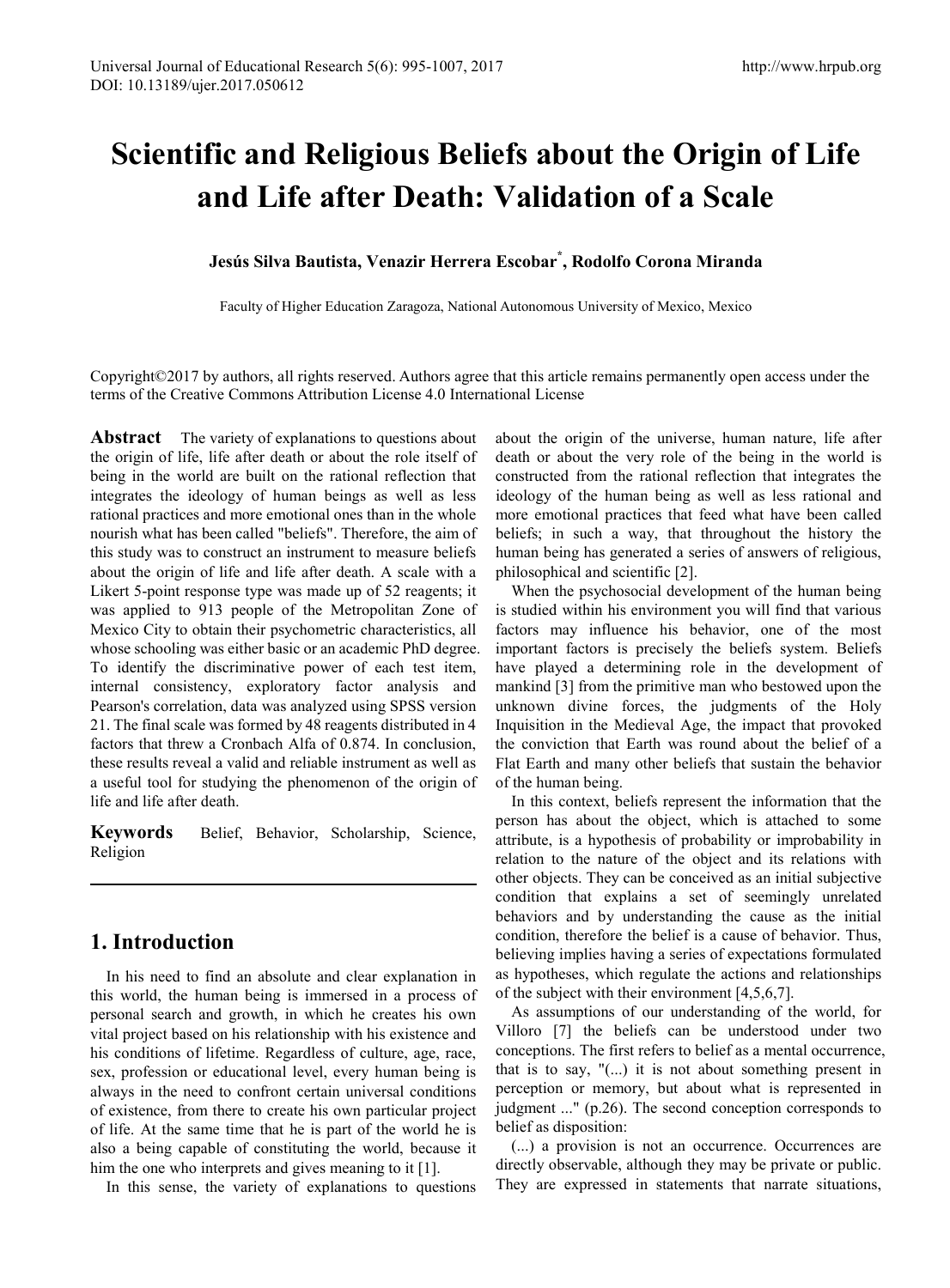data or facts, in sentences that describe something that happens (...). Provisions are not observable properties of objects, but characteristics that I have to attribute to them to explain certain occurrences (p.31).

Beliefs operate as guides to action that enable the person to respond in one way and not another; However, they are not always expressed in actions, but, only if a certain circumstance arises, will the person behave in a way that supposes the existence of a dispositional state to act [7].

Being judgments and evaluations that people make of themselves and the world around them, beliefs act as filters through which information from the inner and outer world is integrated and contrary to what might be thought, are not derived of environmental or behavioral evidence, but rather precede it and give it meaning. In The Oxford Companion to Philosophy [8] it is argued that because beliefs imply a deploying of concepts, unless the individual understands what a particular object is, it may or may not believe in it.

During the 1990s, Pajares [9] stated that "(...) the belief is based on evaluation and judgment  $(...)''(p.113)$ , which results in a vision of the belief referred to the judgments of an individual on the true or false of a proposition, a judgment that can only be inferred from a collective understanding of what is being said, pretending to do and doing. At this point, it is important to evaluate each component to have confidence that the inferred belief is a reasonably adequate representation of that judgment. In this respect, Llinares [10] points out that "(...) an important aspect is that beliefs cannot be directly observed or measured, therefore, they must be inferred from what people say, pretend and do"(p.9).

Taking into account the characteristics cited by these authors, Pepitone [3] proposes four basic functions that encompass some of these elements. The first function alludes to an emotional part, the beliefs serve directly to handle the emotions; the second function has a cognitive character, where they give cognitive structure, which provides a feeling of control over life; the third refers to a sense of morality, here the beliefs function to regulate the distribution of moral responsibility between the person and the group; finally, the group function, where beliefs promote group solidarity by giving people a common identity. On this latter function, Pajares [9] adds that these provide elements of the structure of values, order, direction and shared values, which is why they acquire emotional dimensions and resist change.

Beliefs encompass all ideas about which there is no secure knowledge, but which are trusted enough to act accordingly; should be relatively stable, otherwise the human being in the face of a confused domain and the usual cognitive and information processing strategies do not give good results, may face uncertainty in not being able to recognize relevant information and appropriate behavior to this phenomenon) [9,11,12,13].

For people, to change their beliefs to accommodate new ones will require not only developing new behaviors, but also abandoning the well-established and apparently successful ones, which can lead to disorientation and frustration. In view of this, Myers [14] argues that the human being constantly examines and justifies how the theories that guide his life may be true, thus closing, to the new information that defies his beliefs. Beliefs "(...) have an adaptive function and help the individual to define and understand the world and himself" (p. 325). For this reason, they can be seen as the major determinant of human behavior, although in a specific time and context [15].

The continuous search for an explanation that helps to understand the behavior of the human being has been a permanent work, because, the answers to the question of why he behaves as he does part from the notion that one´s origin , nature or character, as well as of the characteristics that are of his own or not [2, 16]; of this, arises the need to be able to explain two fundamental events in the life of the human being: the Origin of the Life and the Life after the Death.

#### **1.1. The Origin of Life**

The Origin of Life has been explained mainly through a series of religious, philosophical and scientific answers [2], whose base is in the beliefs system that the human being possesses.

Within Pepitone's [3] classification of beliefs, there are those of a natural-material order, which" (…) refer to that which exists in the material world or that which can be defined as material at some level of analysis. The category includes scientific beliefs and beliefs about history and society "(p.64).

In the conceptualization of scientific beliefs we have considered the notion of science proposed by Olivé [17], who through what he calls the intentional system of action describes science as a complex of human actions performed by intentional agents, oriented by representations ranging from beliefs to complex models and scientific theories, whose structure is normative-evaluative. By evaluative, the author refers that a value in science means that there is some object that is considered valuable because it has a certain characteristic, and that characteristic depends on the beliefs that maintain people with respect to science.

From this, it is important to mention that science, according to Estany [18] is the most important source of knowledge acquisition about reality, a guarantee for the justification of the beliefs that maintains the human being. In this context, the scientific beliefs about the origin of life are based on the principles of Charles Darwin's Theory of Evolution [19]. This theory is considered as scientific, since its content adheres to the concept of science that Bunge raised in 2014 [20], this author points out that science deals with phenomena and facts of empirical reality; It is based on reason and not on sensations, unfounded opinions or dogmas; it is systematic and attempts to be explanatory, not merely descriptive.

The Theory of Evolution by Charles Darwin [19] argues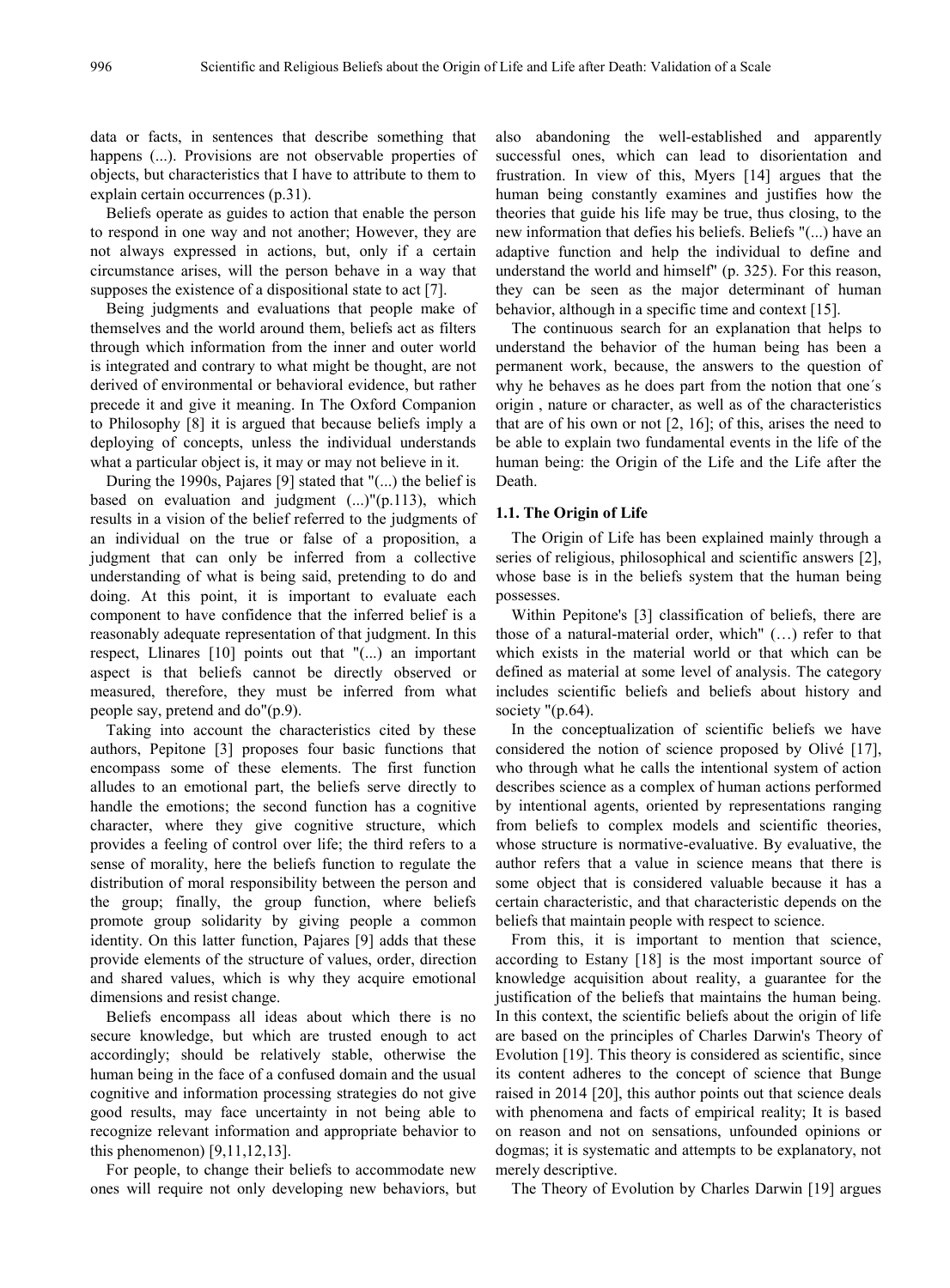that evolution occurs by transmitting one generation to the next of what individual biological entities learn or acquire in their confrontations with the environment. In this sense, Darwin proposed a mechanism, natural selection (the variations observed in species in nature can be inherited, some of these variations grant adaptive advantage and its carriers will survive, thus producing a natural selection), material law that eliminates the need for an 'invisible hand' guiding the Universe and therefore 'the theory of evolution is complete in itself and does not require the intervention of mysterious forces unrelated to scientific understanding' [21, 22].

The human being lives daily different personal, environmental and socio-cultural events, processes that, more often than not, involve existential reflections. Although science and technology are one of the most accurate knowledge today, it often does not respond to questions that are of a more spiritual order, such as the why and for what we live; For this reason, within the belief system of the human being to understand himself, the world and others, are that set of beliefs that are based on emotional experience and strongly adheres to the point that [23, 24]. These beliefs are of a religious nature and are based on two important aspects.

The first refers to the function that religion fulfills in the search for eternal and absolutely true truth in the explanation of the world as it is known, as well as in the sacred books where its main support is found and which can only be kept intact if accepted as a whole. The second is that religious beliefs are based on acts of faith; in sacred objects and places; in supernatural events such as immortality, resurrection, reincarnation and transcendence; as well as in a variety of gods, angels and other entities and spiritual powers that are located outside the field of the material; they deal with obedience in divine laws, miracles, and the fate of the soul in later lives [3, 25, 26].

In this sense, it is important to note that the association between belief in the presence of religious elements and behavior is valid only for those subjects for whom these beliefs form an important part of their lives. Thus, different religious beliefs intensify the impact on a given behavior [27].

In this context, religious beliefs concerning the origin of life are based on Creationism [28, 29], Judeocristianism [30] and Intelligent Design Theory [31, 32].

For centuries the main positions on the origin of life have emerged from religion, an example of this, is the Judeo-Christian tradition. Judeo-Christianity maintains that human beings are made in the image and likeness of God and have no relation to animals. The mind is an immaterial substance that has powers that are not purely based on the physical structure and can continue to exist when the body dies. Man is conceived as the creation of a transcendent God who has a definite purpose for life, is based on the belief of a personal God who is omnipotent, omniscient and perfectly good, who created and controls everything that

exists, therefore man's destiny depends on his relationship with God [30].

In relation, Creationism [28, 29] as an explanation of the origin of life sustains the a priori acceptance of the existence of a supernatural structure that puts order in things. As a consequence of this divine order, the place that corresponds to each species is predetermined and immutable. Therefore, it rejects any idea of evolution and admits only what is established in the Bible [33]

Along the same lines, the Intelligent Design Theory holds that certain finite material objects exhibit patterns that convincingly point to an intelligent cause. Accepts scientific explanations about the origin of life and human nature, but with certain limitations, that is, consider the evolutionary process as a basically divine work subject to laws given by an intelligent agent (God / Higher Self / Breath or divine Force) [30, 31].

Considering the evolutionary process, Intelligent Design starts from the principle of irreducible complexity, which refers to the inability of some biological systems to have emerged by gradual steps; That is to say, at the biochemical level, there are unique (non-redundant) systems that are composed of several interacting parts that contribute to the basic function, and in which elimination of either part renders the system no longer functional. Natural selection could not create irreducible complex systems, because selection operates when the complex system is already organized. Thus, the complexity of living beings would be irreducible in the sense that their configuration cannot be reduced to small steps, but had to have arisen from a single blow through a being or superior agent [34].

This theory seeks to explain the presence of patterns in nature not by the action of material forces, but by the force of a designer intelligence: there is a supernatural and superhuman intelligence that deliberately designed and created the Universe and everything it contains, including the human being.

In general terms, the religious principles raised up to this point respond to the human being's need to understand their origin and nature based on the existence of an omnipotent and benevolent Creator, who reveals to his creatures the knowledge of his decrees, reveals to every human heart what is right and what is evil, through it can be explained the miracles and allows to confer to every event in the world a sense of transcendence. He is the very perfection. The alpha and omega, the beginning and the end, the foundation stone and the key of the vault, the plenitude and the plenary. It is he who consumes and who gives to all his consistency and his order [3, 26, 35, 36, 37].

Contrasting the scientific postulates with the religious, Tugenhadt [37] affirms that it is understandable that, despite the contrary evidence, hundreds of millions of people believe in God, in a Higher Being, an Intelligent Agent, a Divine Designer as the creator of Life, because it is more natural to take that need for a reason than the opposite.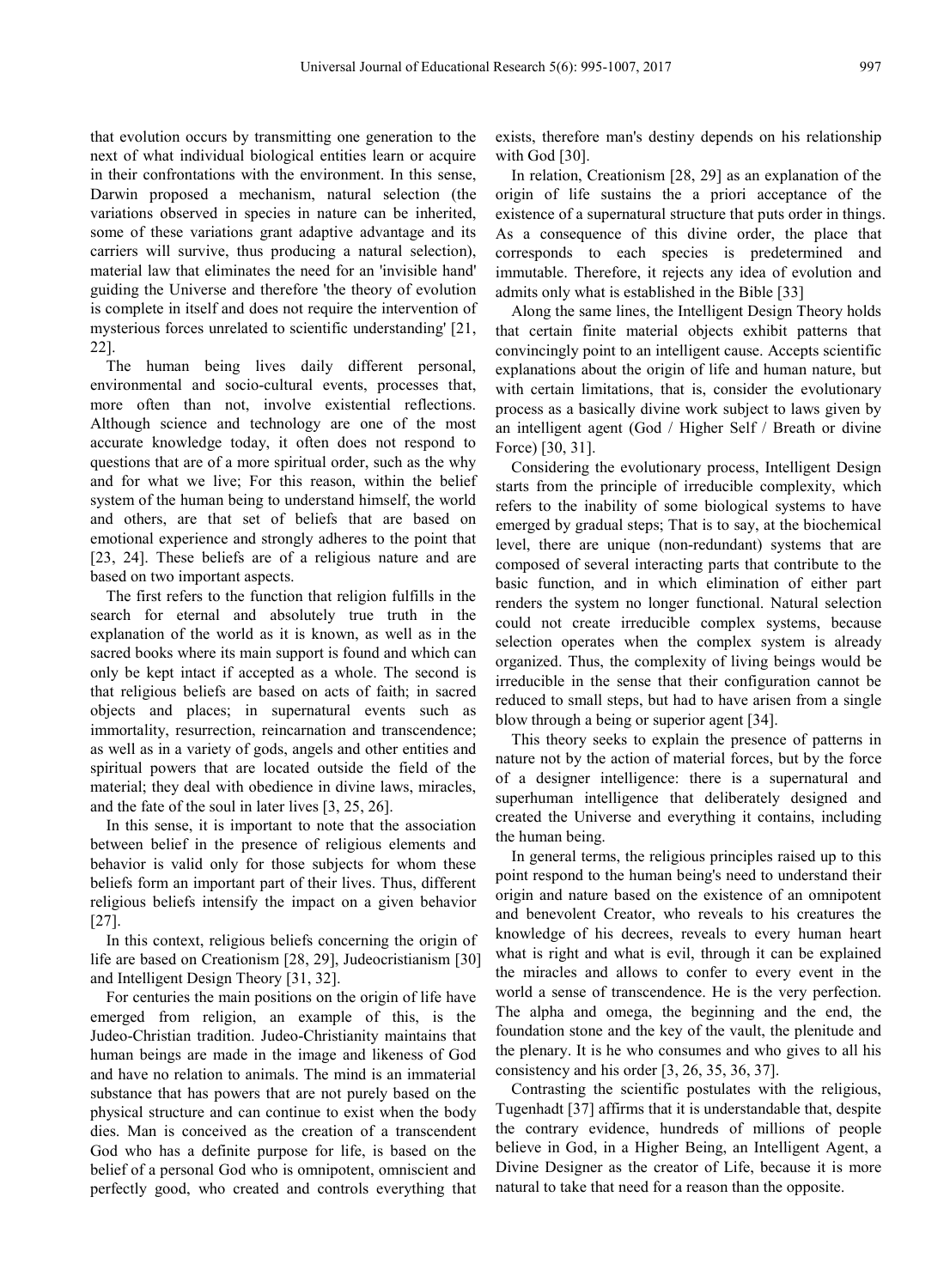#### **1.2. Life after Death**

"From the vast world of enigmas that disturb men, there is an ineffable theme for human understanding, apart from life. A subject that worries and reveals the man, and that he has not been able to decipher, however much he wants to do it. This is the phenomenon of death "(p.60) [38].

From the scientific point of view, Montiel [38] points out that death is defined as follows: "Death occurs when fundamental functions cease: cardiac and respiratory activities, which lead to cessation of brain functions and this ends the whole existence" (p.60)

But for this author should be taken into account that research has now shown that this cessation of the activity of the body is not very reliable, as there have been cases that this clinical death profile has been diagnosed but in which a resuscitation is possible, for example by artificial respiration or massage to the heart. This must occur before a certain time, before there is irreparable damage to the brain due to lack of oxygen. Such patients were clinically dead, but only clinically. In other words, this means that these patients had not died biologically. In these terms, being biologically dead means that at least the brain has ceased completely and irrevocably to function. Biological death is brain death (central death) and finally death of the whole organism (total death)" [39].

In Mexico according to the General Health Law [40] Title XIV: Donation, transplants and loss of life, Chapter IV: Loss of life, Article 343, loss occurs when there is brain death or irreversible heart failure. Encephalic death is determined when the following signs are verified (p.104):

- I Complete and permanent absence of conscience;
- II Permanent absence of spontaneous breathing, and
- III Absence of brain stem reflexes, manifested by pupillary inflexion, absence of ocular movements in vestibular tests and absence of response to nociceptive stimuli.

For Málishev [41], as a denial of life, death is something that directly impacts, is what each human being takes into consideration for the simple reason that represents the end of their existence. Unlike the other living beings, the human being is provided with the knowledge of the irremediable end of his life, and, at the same time, deprived of the resources sufficient to face that this fact; he is conscious of his own end and, at the same time, resists this event. For both this author and Hernández [42], man revolts at death and tries to affirm his existence beyond real life, because acceptance or rejection towards death is directly influenced by both his representation and for the belief in a life after it. From this fact springs the inherent dualism in any believer in the existence of the soul in the afterlife [41].

For Bauman [43] people seek the way to live with the inexorability of death, as well as cultural inventions, being the most outstanding one the idea that death is not the end of the world, but a transit of a world to another, where those who die do not come out of the only world that exists and dissolve and disappear into the beyond of not-being, but

simply move to another world, where they continue to exist in a different form. So the present bodily existence may be no more than a recurrent episode of an endless though constantly changing existence in form or an opening to an eternal life of the soul which begins with death. In this way, the existence of a later life and a chain of successive lives is maintained [44].

Contrary to the postures of an eternal life, Hawking through his commentary on The Guardian in 2012 [45] refutes this idea by stating that he does not count on life after death:

"I see the brain as a computer that stops working when its components stop working. There is no afterlife for spoiled computers; it is a tale for people who are afraid of the dark and how can it be translated and interpreted for people whose hardware still works? We must make the most of our actions. "

In fact, what else could death mean, if not the natural end of every living being?

In general terms, two positions are set forth: on the one hand, death is assumed as an arbitrary fatality, imposed against our will; On the other hand, the scientific reflection that proposes a hidden utility or function of death, often expressed in terms of selective advantage based on mechanisms of evolution [46].

The phenomenon of the origin of life and the life after death lead to the idea of its value as a trail guide of human behavior, because he needs to understand his social environment and himself, to understand the meaning of other people´s actions, understand their ways of understanding the world and thus, how they interact with reality [17]. This understanding requires representations and explanations of reality that most of the time occurs through their beliefs.

When we study the history of mankind there is no doubt the importance that beliefs have had in the development of the human species, and there is no human behavior that is not constituted by them. Numerous researches have shown that beliefs affect behavior in a determinant way and at the same time are the best indicators of the individual decisions that people make throughout their lives [3,6,7,9, 47].

As an example, we can find some research studies like Leuba´s [48], Larson and Witham [49] and Pérez-Agote and Santiago [50] who were interested in knowing the postures of Scientists on issues such as the origin of life, the existence of God and life after death.

The research conducted by the psychologist Leuba [48] *The belief in God and immortality. A Psychological, Anthropological and Statistical Study* represents a study of the religious beliefs present in American scientists. The hypothesis to be tested was that the more educated people are, the less likely they are to believe in God.

A survey was the instrument used to measure beliefs toward God and immortality in a group of 1000 people chosen by the American Men and Women of Science, which states a general relationship of American scientists.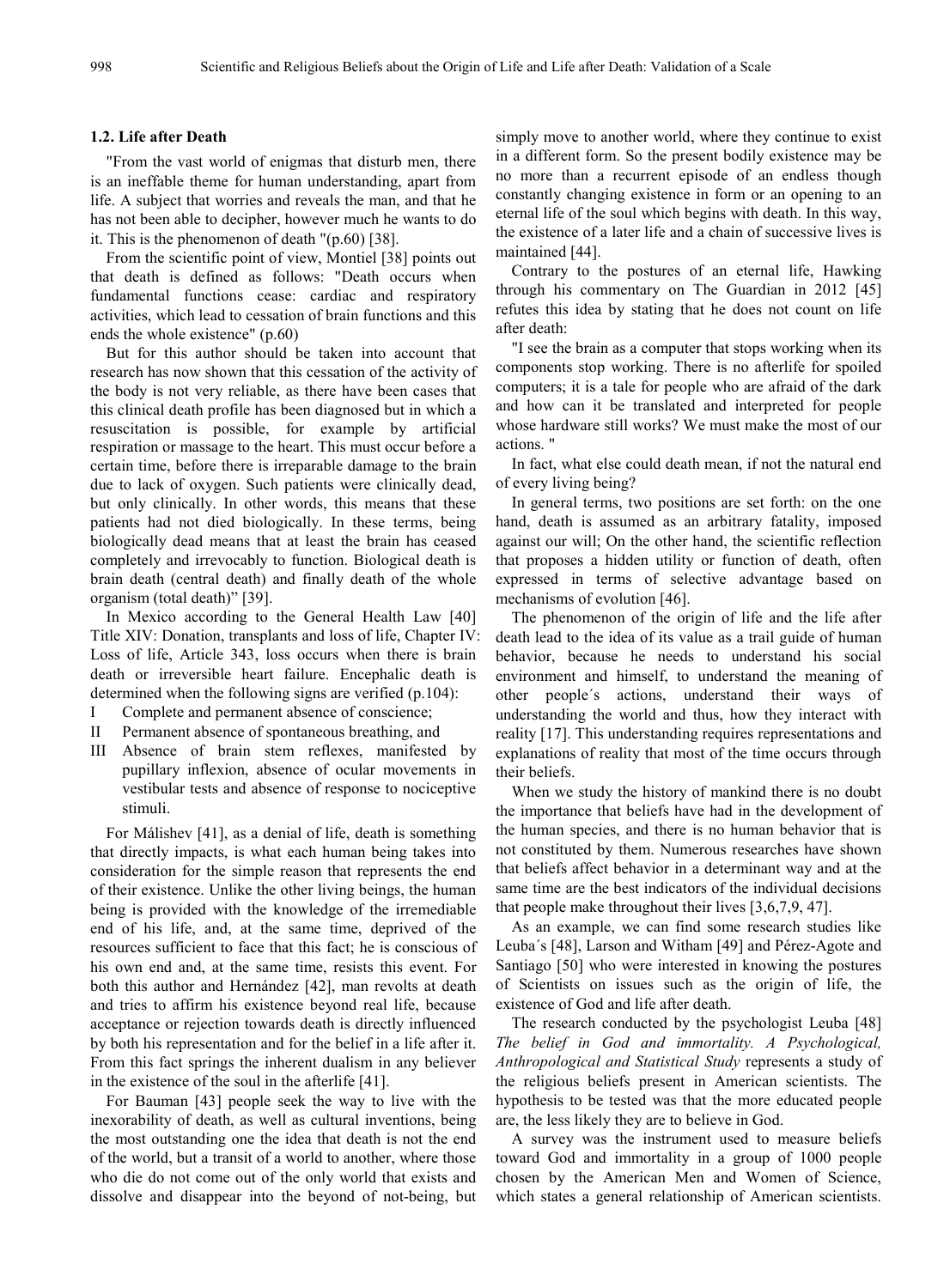The analysis of the results confirms the idea that the scientific community is less likely to believe in God than the general public. The author attributed this to the best education of scientists, and predicted that over time and the increase in education of the general public, religious beliefs will become increasingly rare. In this same line, Conkin [48] reports that today, the higher the educational level of individuals, or better their results in intelligence or performance tests, the less likely they are to be Christians.

Following Leuba's (1921), Larson and Witham's [49] study *Leading scientists still reject God* revolves around beliefs about the existence of a God and immortality present in scientists, namely biologists, physicists, and mathematicians. The authors conducted a survey of selected scientists from the American Men and Women of Science, which lists a general account of American scientists. The instrument used represents a replica of the surveys used by Leuba in 1921.

The results obtained coincided with those of Leuba [48], which revealed that most scientists openly proclaim themselves atheists and deny the fundamental truths of the faith. Finally, Larson and Witham [49] point out that if God exists or not, it is a question on which science is neutral.

On the other hand, the data available from the survey on religious attitudes and beliefs, elaborated by the Center for Sociological Research (CIS) in Spain and published by ABC News [50] point in the same sense, as the level of studies increases, the belief in God decreases. The study makes a descriptive analysis of different indicators that may influence the process of secularization. It deals with aspects related to religious beliefs and practices, as well as their influence in other social spheres. At the same time, the relationship between these indicators and some sociodemographic variables, such as age, socioeconomic level and level of education, is studied. The authors of this important study conclude that "Spanish society tends to grow in its average level of studies and, with it, to decrease in its level of religiosity" [50].

Under this line, the article published in Personality and Social Psychology Review entitled *The Relation Between Intelligence and Religiosity: A Meta-Analysis and Some Proposed Explanations* by Zuckerman, Silberman and Hall conducted in 2013 [51], shows a meta-analysis of 63 studies Which show a significant negative association between intelligence and religiosity. Of the total number of studies analyzed, 53 of them showed a negative correlation between intelligence and religiosity; while the other 10 studies had a positive correlation; that is, from a statistical point of view, high values in intelligence correspond to low values in religiosity.

According to Zuckerman [51], correlation does not mean causality; however, it is not known if there is a causal relationship and do not rule out other possible factors that may influence the correlation; for example, other variables such as age, sex, race or education were analyzed. The first three did not affect the correlation, in the case of education, only one study stated that in fact it did, but the correlation

between education and religiosity was also negative. Overall, the authors argue that according to the results found in the meta-analysis of the 63 studies, intelligent individuals or with certain studies have less need for religious beliefs and practices.

As it is observed, theoretically the main element of analysis in these investigations are the beliefs, religious beliefs specifically on subjects like the origin of the life, the existence of God and the life after the death. According to Damineli and Damineli [21] throughout the last century, the origin of life began to be approached in a scientific way, through laboratory experiments and the study of theoretical processes. It became an eminently interdisciplinary subject, involving cosmology, astrophysics, planetology, geology, organic chemistry, molecular biology, mathematics, and complex systems theory.

In the last fifty years it has been subdivided into several sub-themes, some of which have made remarkable progress. However, some key issues remain unresolved. For this reason, from the social psychology emerged the objective of constructing a suitable, valid and reliable instrument for data collection, that allows to know the beliefs about the origin of life and life after death in people who only have basic schooling and of people who have the academic degree of doctorate; this is because beliefs about these phenomena of reality are different depending on the individual's psychological maturity and the influence of reference frames as diverse as religious orientation, age, sex, schooling, etc. [2, 52].

## **2. Materials and methods**

#### **2.1. Participants**

For the purposes of the research, a sample of intentional non-probabilistic type was composed of 913 subjects belonging to the Metropolitan Zone of Mexico City, of which 49.8% are men and 50.2% are women; 46.4% are single while 53.6% are married. As for age, 22.7% is between 18 and 30 years, 26% between 31 and 45 years, 28.9% are between 46 and 60 years, and 22.5% are 61 years and older. Of the sample selected, 57.3% had only basic schooling while 42.7% had a PhD degree. Finally, 71.3% of the total sample believes in God or in some higher divinity whilst 28.7% do not.

#### **2.2. Instrument**

The instrument used to measure beliefs about the origin of life and life after death was constructed from two categories of study:

- *Category 1*. *Beliefs about the origin of life.* For the construction of the reagents of this category the following was taken into account:
	- a From the scientific principles of the Evolution Theory of Charles Darwin [19] were taken into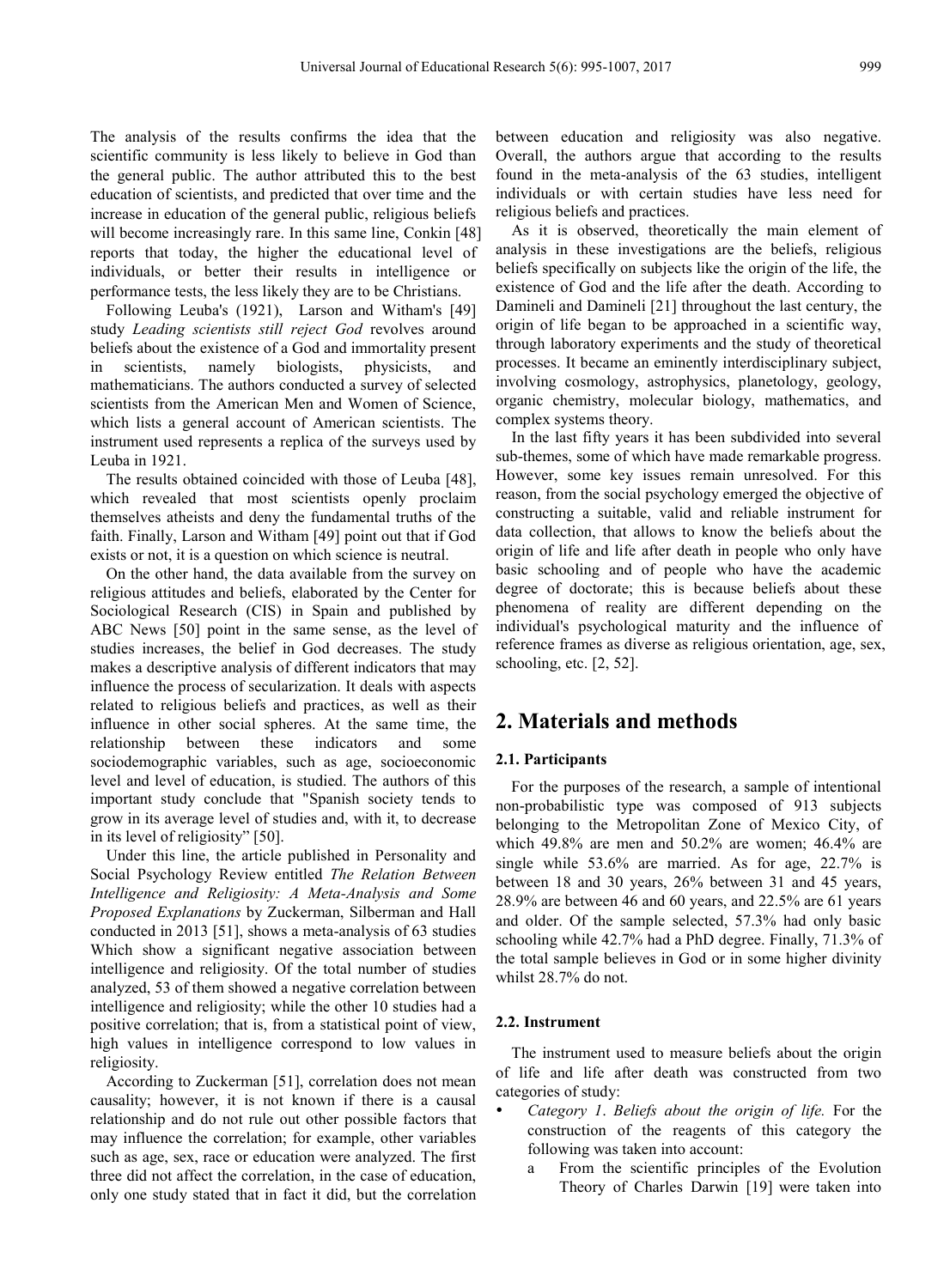account the main indicators of study such as species adaptation, natural selection and scientific evidence of evolution. Evolution is the process of change in organisms over time, so that those that exist today are different from the initials. Although there is a chain of continuity over time, it is difficult to infer the properties of the first organisms based on the current ones. The fossils allow to recover some information about the body structure of the ancestors of the current species. This allowed to build an exuberant map of evolution over the last  $\sim$  540 million years [21].

- b As well as the religious postures of Creationism [28, 29], Judeocristianism [30] and Intelligent Design Theory [31, 32], the indicators of these positions were the existence of God, a Divine Breath and an Intelligent Agent, the Bible and finally, the divine design of the universe. Recognizing the existence of this transcendent being, religious postures avoid the possibility of direct refutation by empirical or scientific evidence; providing an answer to questions about the meaning and ultimate genesis of the whole world [8].
- *Category 2*. *Beliefs about life after death.* The reagents that compose this category were constructed from:
	- a The conception of the phenomenon of death from a scientific perspective. The main indicators for this subcategory were: conceptualization of death, scientific advances to delay life and denial of death.
	- b The dualistic (body-soul) posture that defines life after death from the religious view. Eternal life, God as the savior of humanity, immortality, conception of death and the existence of a soul, were the indicators that were used to describe this subcategory.

Although a substantial amount of research has been done on the biological understanding of death, relatively little is known about the development of non-biological and supernatural beliefs about it. By implication, despite his eventual understanding of the biological facts of death, including the inevitable cessation of living functions, the human being concludes that some form of life after death is possible [53, 54]

From these study categories, a Likert scale was elaborated with five response intervals  $(1 - \text{Totally disagree},$  $2 = Disagree, 3 = Neither agree nor disagree, 4 = Age, 5 =$ Strongly agree); Being formed by 52 total reagents distributed equally between the two categories.

#### **2.3. Procedure**

The scale was applied in universities, parks, shops and crowded places of the Metropolitan Zone of Mexico City. In the first instance, the potential participants were contacted by mentioning the objectives, characteristics, conditions of the study and the confidentiality of the information provided in case of acceptance. Once accepting to be a participant of the study, each of the applicators proceeded to read the instructions of filling of the instrument ensuring that the participants fully understood what was requested. Participants responded to the scale in an approximate time of 10 to 15 minutes and the total application of participants responded to the scale in an approximately five week period.

## **3. Results**

#### **3.1. Psychometric Properties of the Instrument**

A descriptive analysis of the results of the score in each reagent was made, considering the distribution of the responses through the means and the variances in each of them. The mean and variance of the scale are 160.08 and 702.419, respectively, with the 52 elements analyzed. The average response to the reagents is 3.07; On the other hand, the variance of the reagents ranges from 1,167 (reagent 25) to 1602 (reagent 15). The discriminative capacity of the instrument is reflected in the discrimination index, this index (reactive-total correlation) reflects the degree of homogeneity of the reagents that make up the scale. In this case, the index values range from -179 (reagent 42) to .658 (reagent 14). Through this statistic elements were not eliminated, because the value of 'Alpha if element is removed' did not affect the value of the coefficient previously obtained  $\alpha$  = .872, a value that indicates an internal consistency among the reagents that make up the instrument (See, Table 1).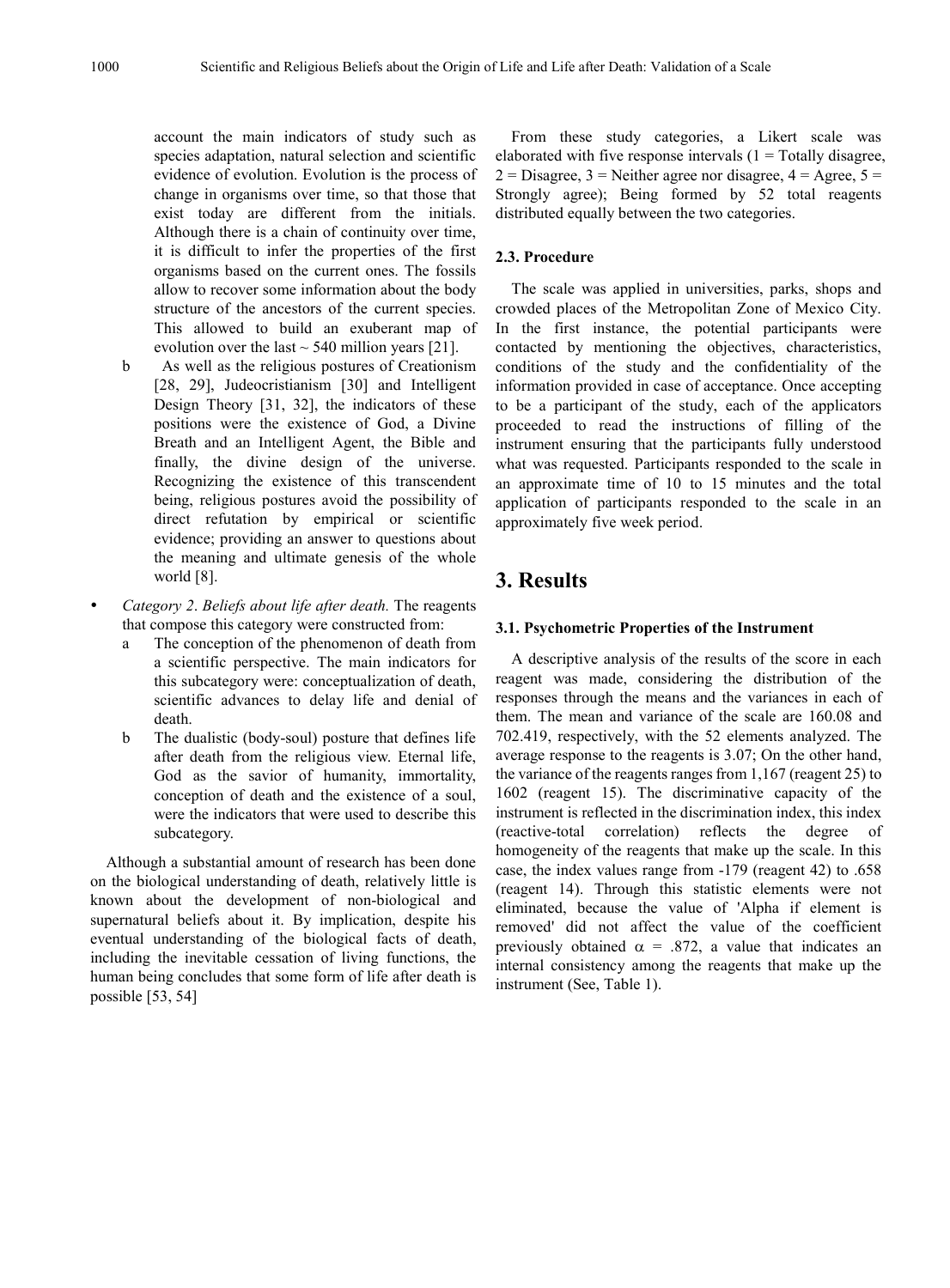| Reagent        | Mean | Variance | Corrected element-total correlation | Cronbach alpha if item is deleted |
|----------------|------|----------|-------------------------------------|-----------------------------------|
| 1              | 2.52 | 1.475    | .454                                | .868                              |
| $\mathbf{2}$   | 2.55 | 1.450    | .579                                | .866                              |
| 3              | 2.96 | 1.521    | .569                                | .866                              |
| $\overline{4}$ | 3.14 | 1.479    | .442                                | .868                              |
| 5              | 3.72 | 1.217    | $-.084$                             | .875                              |
| $\overline{6}$ | 3.49 | 1.340    | $-.077$                             | $.876\,$                          |
| $\overline{7}$ | 3.16 | 1.557    | .588                                | .865                              |
| $\,8\,$        | 3.50 | 1.302    | $-.122$                             | .876                              |
| 9              | 3.48 | 1.266    | $-.077$                             | .876                              |
| $10\,$         | 2.84 | 1.578    | .627                                | .864                              |
| $1\,1$         | 2.40 | 1.362    | .546                                | .866                              |
| 12             | 2.63 | 1.529    | .582                                | .865                              |
| 13             | 2.70 | 1.481    | .593                                | .865                              |
| 14             | 2.97 | 1.562    | .658                                | .864                              |
| 15             | 3.12 | 1.602    | .627                                | .864                              |
| $16\,$         | 3.15 | 1.350    | .206                                | .872                              |
| 17             | 3.49 | 1.358    | $-.009$                             | .875                              |
| $1\,8$         | 2.56 | 1.297    | .212                                | .872                              |
| 19             | 3.39 | 1.314    | $-.135$                             | .877                              |
| 20             | 3.56 | 1.195    | $-.064$                             | .875                              |
| 21             | 2.65 | 1.552    | .637                                | .864                              |
| 22             | 3.76 | 1.212    | .096                                | .873                              |
| 23             | 3.61 | 1.326    | .031                                | .874                              |
| 24             | 2.79 | 1.476    | .639                                | .864                              |
| 25             | 3.82 | 1.167    | $-.059$                             | .875                              |
| 26             | 3.09 | 1.450    | .568                                | .866                              |
| 27             | 3.58 | 1.251    | $-.127$                             | $.876\,$                          |
| $28\,$         | 2.79 | 1.533    | .640                                | .864                              |
| 29             | 3.44 | 1.434    | .505                                | .867                              |
| 30             | 3.59 | 1.291    | .042                                | .874                              |
| 31             | 2.80 | 1.382    | .481                                | .867                              |
| 32             | 2.87 | 1.541    | .628                                | .864                              |
| 33             | 3.17 | 1.391    | .494                                | .867                              |
| 34             | 3.10 | 1.470    | $-.063$                             | .876                              |
| 35             | 2.55 | 1.490    | .586                                | .865                              |
| 36             | 2.81 | 1.564    | .643                                | .864                              |
| 37             | 3.96 | 1.189    | $-.050$                             | .875                              |
| 38             | 2.81 | 1.458    | .547                                | .866                              |
| 39             | 3.35 | 1.286    | $-.028$                             | .875                              |
| 40             | 3.05 | 1.295    | .283                                | $.870\,$                          |
| 41             | 2.58 | 1.277    | .239                                | .871                              |
| $42\,$         | 3.44 | 1.335    | $-.179$                             | .877                              |
| 43             | 2.76 | 1.299    | .200                                | .872                              |
| $44\,$         | 2.67 | 1.426    | .591                                | .865                              |
| 45             | 2.75 | 1.547    | .612                                | .865                              |
| $46\,$         | 2.79 | 1.519    | .638                                | .864                              |
| 47             | 2.74 | 1.276    | $.226\,$                            | .871                              |
| $48\,$         | 3.60 | 1.287    | $-.133$                             | $.876\,$                          |
| 49             | 2.64 | 1.289    | .164                                | .872                              |
| 50             | 2.76 | 1.292    | .146                                | .872                              |
| 51             | 3.60 | 1.302    | $-.010$                             | .875                              |
| 52             | 2.82 | 1.562    | .624                                | .864                              |

Table 1. Mean, variance and reactive-total correlation statistics in the Instrument of beliefs about the origin of life and life after death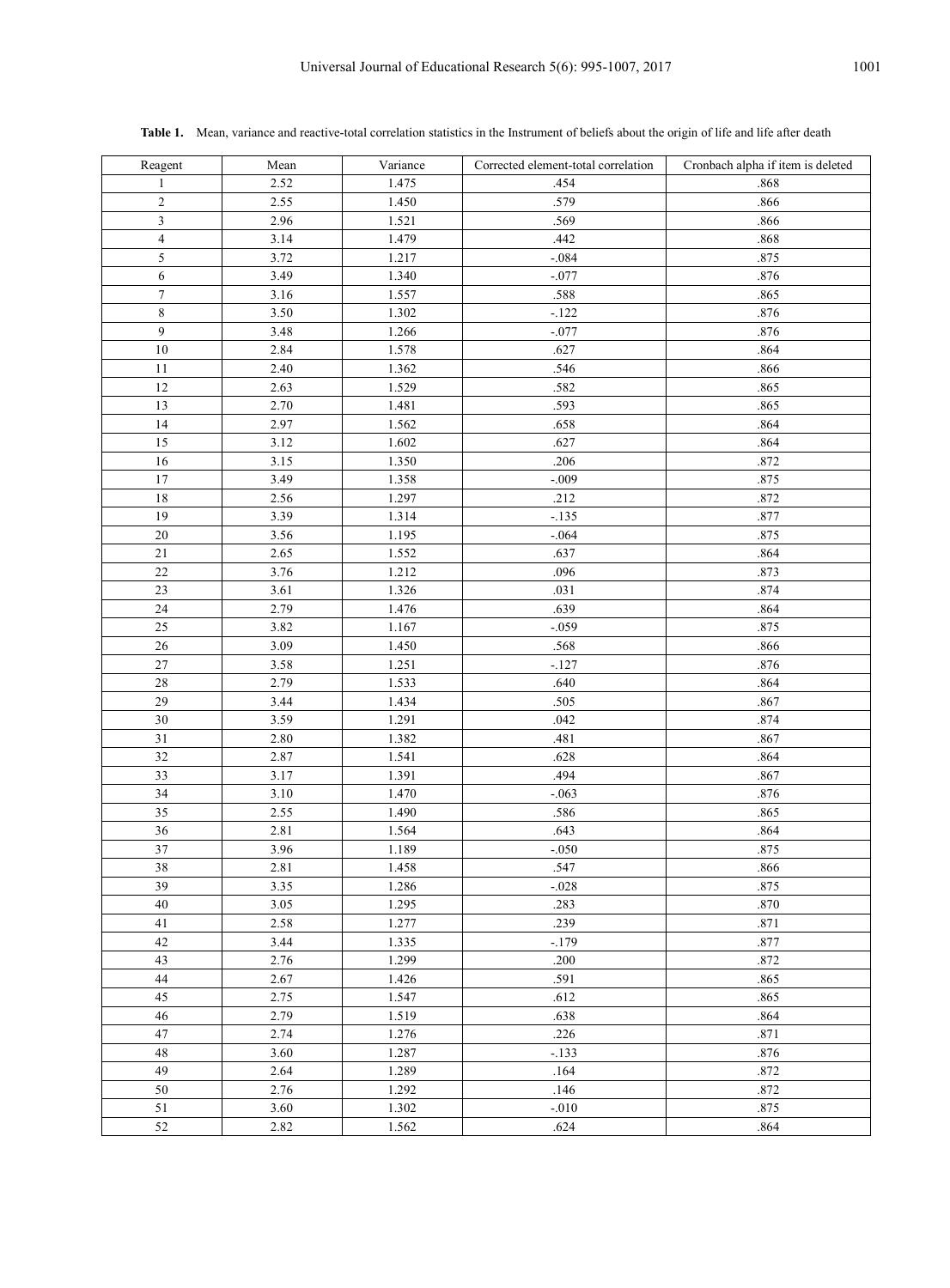Following the reliability analysis, in order to find the minimum number of homogeneous factors capable of explaining the maximum information contained in the data, the Kaiser-Meyer-Olkin test was performed on a scale consisting of a total of 52 reagents (KMO) and the Bartlett Sphericity Test to know if these values indicate a positive diagnosis, that is, if they satisfy satisfactorily the conditions to use factorial analysis of principal components.

Through these statistical tests it was found that the KMO sample adequacy measure value was equal to 0.973, while the Bartlett Sphericity test yielded an approximate value for 1326 gl of  $c2 = 32902.182$  ( $p = .000$ ). These values indicate that factorial analysis of principal components can be satisfactorily applied.

Through the factorial analysis with oblique rotation the following results were obtained. As for the value of the commonality of each reagent, those that were found below 0.4 were eliminated and reagents 4, 18 and 34 were extracted from the scale. By means of the rotation method of normalization Oblimin with Kaiser that converged in 8 iterations and the method of extraction of analysis of main components five factors were extracted; those with their own values above 1 (Kaiser's criterion) were preserved. The sedimentation graph shows that five of the factors explain most of the variability because the line begins to be straight after factor number five. The remaining factors explain a very small portion of the variability and are probably of minor importance (See Graph 1).



**Graph 1.** Graph of sedimentation by factors

The five factors as a whole explain 59.102% of the total variance of the scale; however, factor number five was eliminated because only 2 reagents formed it. Reagent 30 did not reach the criterion of equal or higher factor weights to 0.35, whereby it was removed and reagent 37 shared factorial weight in factor three, where was conserved. Thus, a total of four factors remained, which together account for 56.953% of the total variance of the scale (See, Table 2).

The factor solution obtained with the four factors is shown in Table 3. After these analyzes the scale was confirmed by 48 reagents with a value of coefficient  $\alpha$  = .874.

| Factors                                         | % Variance explained | % Accumulated variance | M    | DE    |
|-------------------------------------------------|----------------------|------------------------|------|-------|
| FACTOR 1. Religion: Origin and life after death | 37.870               | 37.870                 | 2.93 | 1.234 |
| FACTOR 2. Death: Scientific advances            | 10.468               | 48.339                 | 2.81 | .962  |
| FACTOR 3. Science: Conceptualization of Death   | 5.010                | 53.348                 | 3.68 | .887  |
| FACTOR 4. Darwinism                             | 3.605                | 56.953                 | 3.54 | .934  |

**Table 2.** Explained variance, cumulative variance, means and standard deviations of each factor

**Table 3.** Configuration matrix, total variance explained and Cronbach's Alpha by factors

|                                                                                                       | Factorial load                           |                                  |                                            |                 |
|-------------------------------------------------------------------------------------------------------|------------------------------------------|----------------------------------|--------------------------------------------|-----------------|
|                                                                                                       | <b>FACTOR 1</b>                          | <b>FACTOR 2</b>                  | <b>FACTOR 3</b>                            | <b>FACTOR 4</b> |
| Reagent                                                                                               | Religion: Origin and<br>Life after death | Death:<br>Scientific<br>advances | Science:<br>Conceptualizati<br>on of Death | Darwinism       |
| 14. Eternal life is a state of communion with God.                                                    | .895                                     | $-.066$                          | .037                                       | .035            |
| 28. I think that it is God who gives the virtue of immortality to the<br>human being.                 | .872                                     | $-.009$                          | $-010$                                     | .046            |
| 36. God will be the resurrection of men at the end of time.                                           | .846                                     | $-.003$                          | .076                                       | $-.061$         |
| 24. Death means the beginning of life in heaven                                                       | .839                                     | .026                             | $-.024$                                    | .021            |
| 46. From the supreme heaven of the universe God created the<br>world as it is known.                  | .835                                     | .007                             | .033                                       | $-.071$         |
| 21. The moment the human being recognizes the greatness of<br>God, he obtains eternal life.           | .834                                     | .013                             | .059                                       | $-.023$         |
| 10. In order to attain eternal life, it is necessary to obey the<br>precepts of God.                  | .830                                     | $-0.014$                         | .080                                       | $-.054$         |
| 15. I believe that God created man in His own image and likeness.                                     | .826                                     | $-.040$                          | .081                                       | $-.089$         |
| 52. The soul and body of the dead will be reunited again in their<br>perfect form at the end of time. | .819                                     | .034                             | $-.047$                                    | .005            |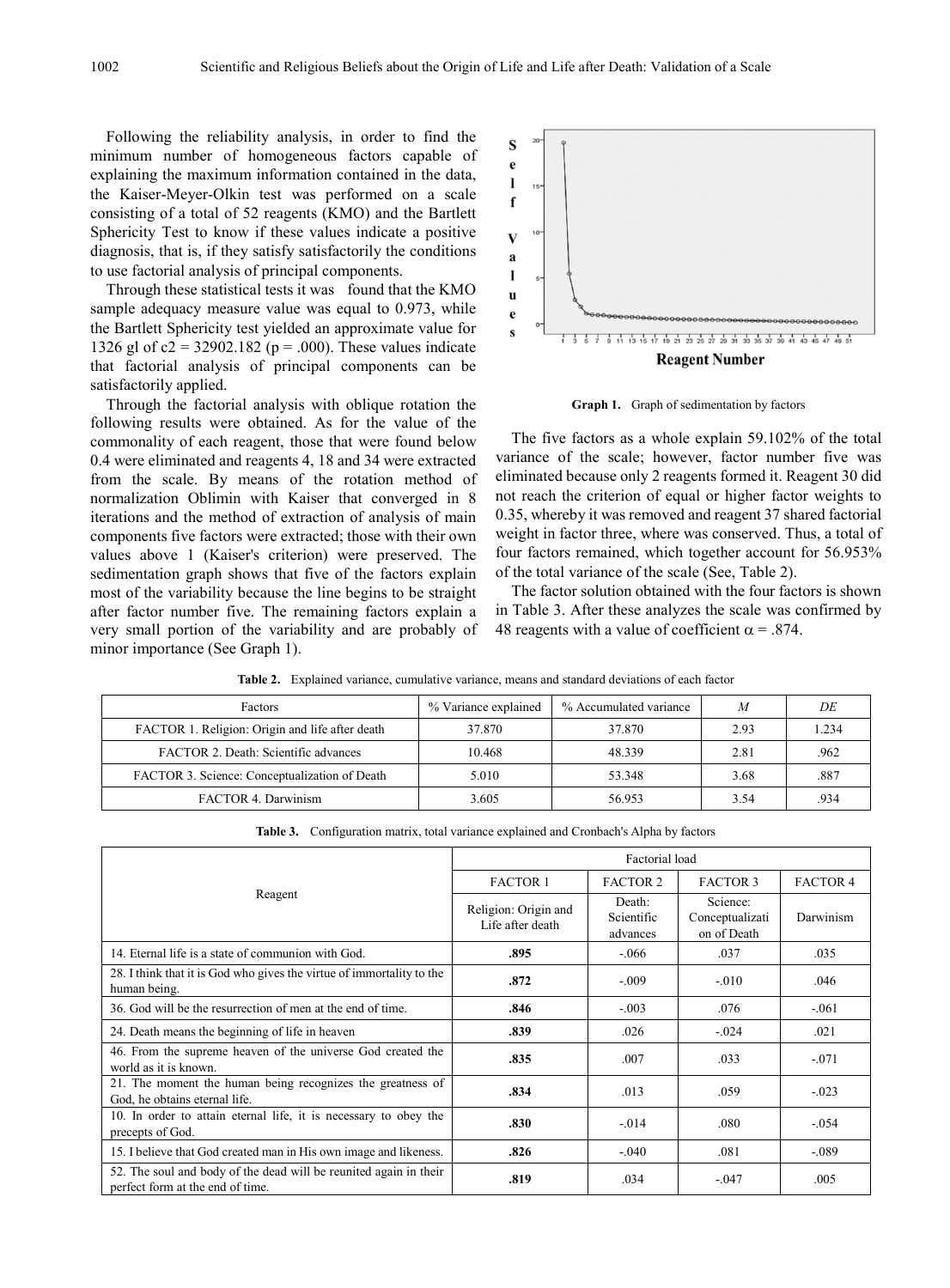| 7. I think God is the beginning and end of all things.                                                                                   | .813     | $-.096$  | .017     | $-.008$ |
|------------------------------------------------------------------------------------------------------------------------------------------|----------|----------|----------|---------|
| 32. I think the Bible manifests God's plan for the creation of<br>mankind.                                                               | .813     | $-.016$  | .153     | $-.108$ |
| 45. I believe that God has the power to resurrect people who have<br>died.                                                               | .810     | .006     | .045     | $-.088$ |
| 13. The complexity of the biological structure of living beings is<br>the exact work of a divine designer.                               | .780     | $-.016$  | .006     | $-.076$ |
| 26. I think that the only thing left of people to die is their soul.                                                                     | .776     | $-0.052$ | $-080$   | .075    |
| 35. I think the Bible is the main source of knowledge about the                                                                          | .764     | .037     | .153     | $-.170$ |
| origin of the human being.                                                                                                               |          |          |          |         |
| 3. I consider that death is the passage to another life.                                                                                 | .757     | $-.028$  | $-.268$  | .134    |
| 2. The evolution of living beings began to act after a divine<br>breath.                                                                 | .754     | $-0.022$ | .010     | $-.046$ |
| 44. Life on Earth had to be the result of divine actions deliberately<br>undertaken by an intelligent agent.                             | .752     | .096     | $-0.063$ | $-.065$ |
| 12. I consider that the bible is the main source of knowledge about<br>the origin of life.                                               | .746     | .037     | .238     | $-.205$ |
| 38. I believe that behind the diversity of living beings there is an<br>intelligent designer.                                            | .703     | .069     | $-.166$  | .006    |
| 11. I believe that the full existence of the human being begins<br>after death.                                                          | .696     | .093     | $-.060$  | .026    |
| 29. I consider that the human being is confirmed by body and<br>soul.                                                                    | .694     | $-.131$  | $-.112$  | .021    |
| 31. Nature alone was unable to create the complex structures that<br>make up life.                                                       | .621     | .020     | $-.023$  | $-.055$ |
| 33. I consider that the existence of people dying disappears only<br>from this world.                                                    | .612     | $-0.025$ | .073     | .040    |
| 1. I think it is possible for a person who has died to be resurrected<br>in another world.                                               | .590     | .048     | $-.299$  | $-.004$ |
| 41. I believe that the advances of science will be a solution to save<br>mankind from the phenomenon of death.                           | .031     | .825     | .034     | .035    |
| 49. For me scientific studies on aging will help save the human<br>being from death.                                                     | $-.038$  | .806     | $-.049$  | .090    |
| 43. I believe that in the future humanity will be able to prolong<br>life for as long as it wishes.                                      | $-.004$  | .746     | .001     | .062    |
| 47. I believe that cloning technology is a practical resource in the<br>fight against death.                                             | .032     | .744     | .054     | .020    |
| 50. Genetic modification is a resource for combating death.                                                                              | $-.054$  | .736     | $-.010$  | .132    |
| 40. I believe that through scientific advances the human being<br>seeks immortality.                                                     | .033     | .627     | .052     | $-129$  |
| 16. I believe that man is generating scientific resources to avoid<br>death.                                                             | .027     | .526     | $-.059$  | .018    |
| 23. The only thing left of people to die is a lifeless body.                                                                             | $-.047$  | .076     | .717     | $-.008$ |
| 51. I believe that death is the end of the existence of the human<br>being.                                                              | $-.056$  | .033     | .685     | .151    |
| 22. Death is the end of the existence of the human being on Earth.                                                                       | .076     | $-060$   | .669     | .018    |
| 17. Death is the end of the existence of every living being.                                                                             | $-.011$  | .027     | .659     | .155    |
| 37. Death is the irreversible loss of vital functions.                                                                                   | $-0.080$ | $-.120$  | .451     | .294    |
| 5. The genetic constitution of living beings is the result of natural<br>selection.                                                      | .032     | $-.034$  | $-124$   | .801    |
| 20. The biological similarity of living beings allows us to<br>reconstruct the relationship between the different evolutionary<br>lines. | .007     | .086     | -.111    | .780    |
| 25. I believe that fossils show the evolution of the simplest beings<br>to the most complex.                                             | $-0.09$  | $-.007$  | .024     | .729    |
| 8. The complexity of the biological structure of organisms on<br>Earth is the result only of the evolutionary process.                   | $-.069$  | .002     | .103     | .698    |
| 6. Scientific evidence is the only way to know the origin of the<br>Universe.                                                            | .006     | .002     | .158     | .685    |
| 9. I think that the multitude of species that we see today are the<br>result only of the process                                         | $-.013$  | .006     | .125     | .683    |
| 27. Studies of molecular biology demonstrate the evolutionary<br>closeness of the human being to the primates.                           | $-.092$  | .023     | $-.023$  | .683    |
|                                                                                                                                          |          |          |          |         |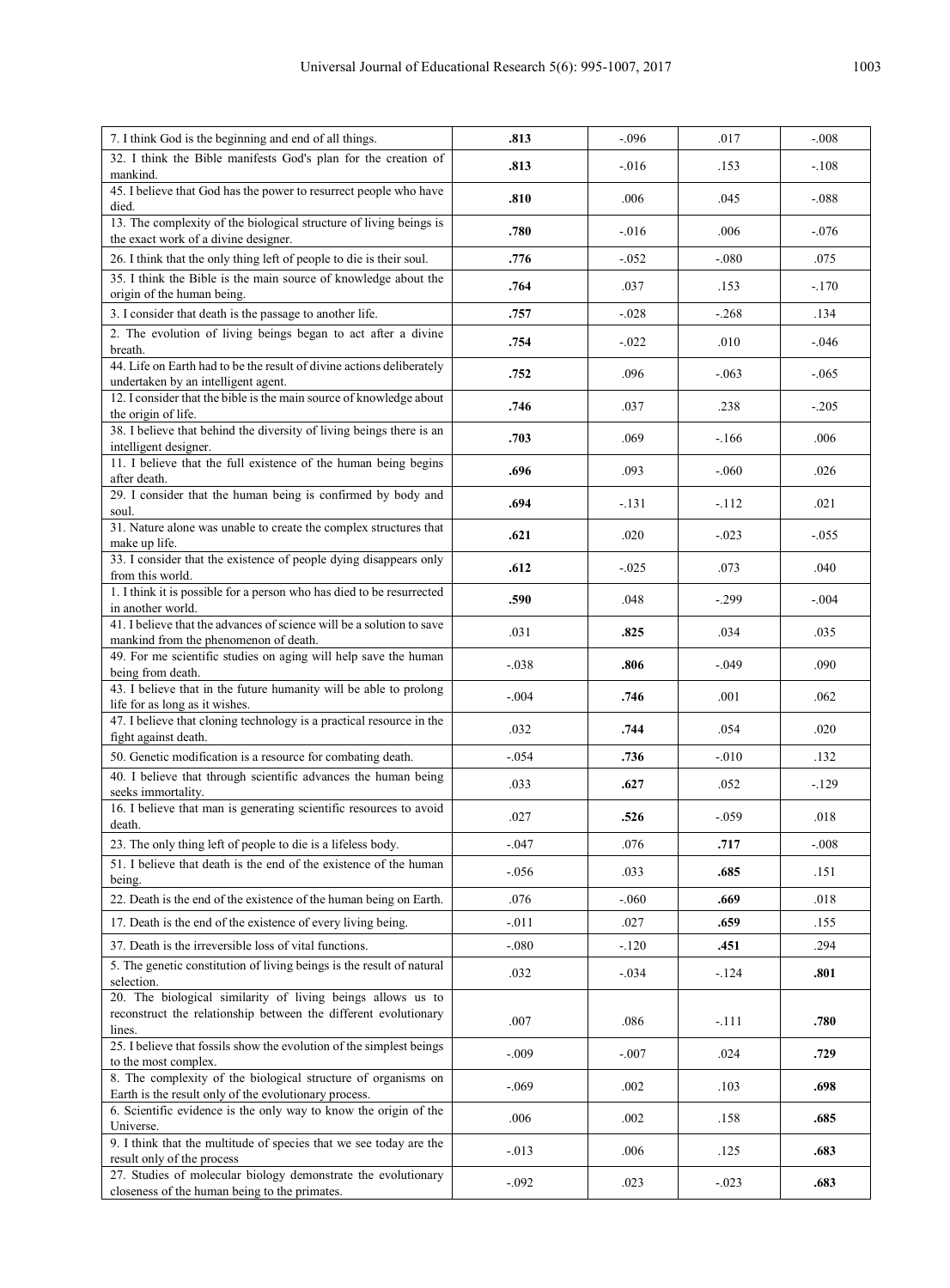| 19. I believe that the existence of every living being on Earth is<br>the product of evolution alone.                                  | $-102$  | .101   | .165   | .640  |
|----------------------------------------------------------------------------------------------------------------------------------------|---------|--------|--------|-------|
| 48. I believe that scientific evidence is primordial to explain the<br>origin of living things.                                        | $-.181$ | .155   | .041   | .541  |
| 39. I think that the scientific evidence is sufficient to understand<br>the complexity of the biological structure of the human being. | $-.044$ | .184   | .173   | .514  |
| 42. The origin of life on Earth arose from the combination of<br>chemical and physical elements.                                       | $-.229$ | .196   | $-088$ | .514  |
|                                                                                                                                        |         |        |        |       |
| <b>Total reagents</b>                                                                                                                  | 25      |        | 5      | 11    |
| % Of Total Variance Explained                                                                                                          | 37.870  | 10.468 | 5.010  | 3.605 |
| Cronbach Alpha coefficient value                                                                                                       | .975    | .864   | .730   | .915  |

**FACTOR 1. Religion: Origin and Life after death.**  This factor represents the religious beliefs towards God or a divine agent as creator of the life in the Universe, of that which transcends the material world and that puts men and the Universe in contact with which is beyond the matter, leaving aside the Evolutionary theory. In this sense, God is the one who will raise men at the end of time; the being who created the world as it is known, to man in his image and likeness; Which gives the virtue of immortality to the human being. Likewise, we recognize an eternal life, a soul and a body that will be reunited again in its perfect form at the end of time. Death is conceived as the beginning of a life in heaven, the passage to another life where the full existence of the human being begins after his death. This factor contains 25 reagents out of 48 totals. The highest absolute value is .895 corresponding to reagent 14 "Eternal life is a state of communion with God". This factor is the one that has greater weight in the scale, its explained variance constitutes a 37.870 % whose coefficient value  $\alpha$ = .975

**FACTOR 2. Death: Scientific advances.** With 7 reagents out of the total 48, this factor has an explained variance of 10.468% with a coefficient value  $\alpha$ = .864. The reagent with the greatest factorial burden is the 41. "I believe that the advances of science will be a solution to save mankind from the phenomenon of death", whose value is .825. The content of this factor refers to the fact that death is a phenomenon of inescapable reality, where advances in science such as genetic modification, studies on aging or cloning can become a tool to postpone death indefinitely.

**FACTOR 3 Science: Conceptualization of Death.** To die is the end of the existence of the human being, of the existence of every living being on Earth. With this conception about death, the fourth factor of this study, composed of 5 reactants of the total 48, is defined. The number 23 "The only thing that remains of people when dying is a body without life" is the reagent with greater factorial load with a value of .717. This factor explains the 5.0107% of the variance with a coefficient value  $\alpha$ = .730.

**FACTOR 4. Darwinism.** 11 are the reagents that make up this factor; its explained variance is 3.605% with a value of coefficient  $\alpha$ = .915. The reagent with the highest factor load is the number 5 "The genetic constitution of living beings is the result of natural selection" with a value of .801.

The basis of this factor is supported by the Theory of Evolution of Species [19], which assumes that this theory is the most rational explanation about the origin of man and scientific evidence are primordial to explain the origin of living beings.

Once the scale factors, which measure the psychosocial category *beliefs*, a Pearson correlation analysis was applied in order to know the degree of association between them.

Correlation analysis showed considerable correlations. **Factor 1. Religion: Origin and Life after death** interacts significantly with **Factor 2. Death: Scientific advances** with a very low significant correlation with negative direction and a value of  $r = -149$  (\*\*); **Factor 3. Science: Conceptualization of Death** whose interaction shows a low correlation with negative direction and a value of  $r = -302$ (\*\*); finally, **with Factor 4. Darwinism** finds a significant correlation with negative direction and a value of  $r = -620$  $(**)$ .

On its side, **Factor 2. Death: Scientific advances** significantly interacted with **Factor 3. Science: Conceptualization of Death**, whose value of  $r = .187$  (\*\*) shows a very low correlation with positive direction; The interaction with **Factor 4. Darwinism** shows a significant moderate correlation with positive direction and a value of r  $= .456$  (\*\*).

Finally, **Factor 3. Science: Conceptualization of Death** with a value of  $r = .467$  (\*\*) shows a moderate correlation with positive direction with **Factor 4. Darwinism.** These indices showed a significant correlation at a level of significance of 0.01.

## **4. Discussion**

The continuous search for an explanation that helps to understand the behavior of the human being has been a permanent work. For this reason, the answers to the question of why it behaves as it does are based on the notion that one has about its origin, nature or character, as well as the characteristics that are its own or not [16]. Faced with this, one of the factors that have given man the answers to these questions has been their beliefs.

Empirical research on the subject of beliefs about the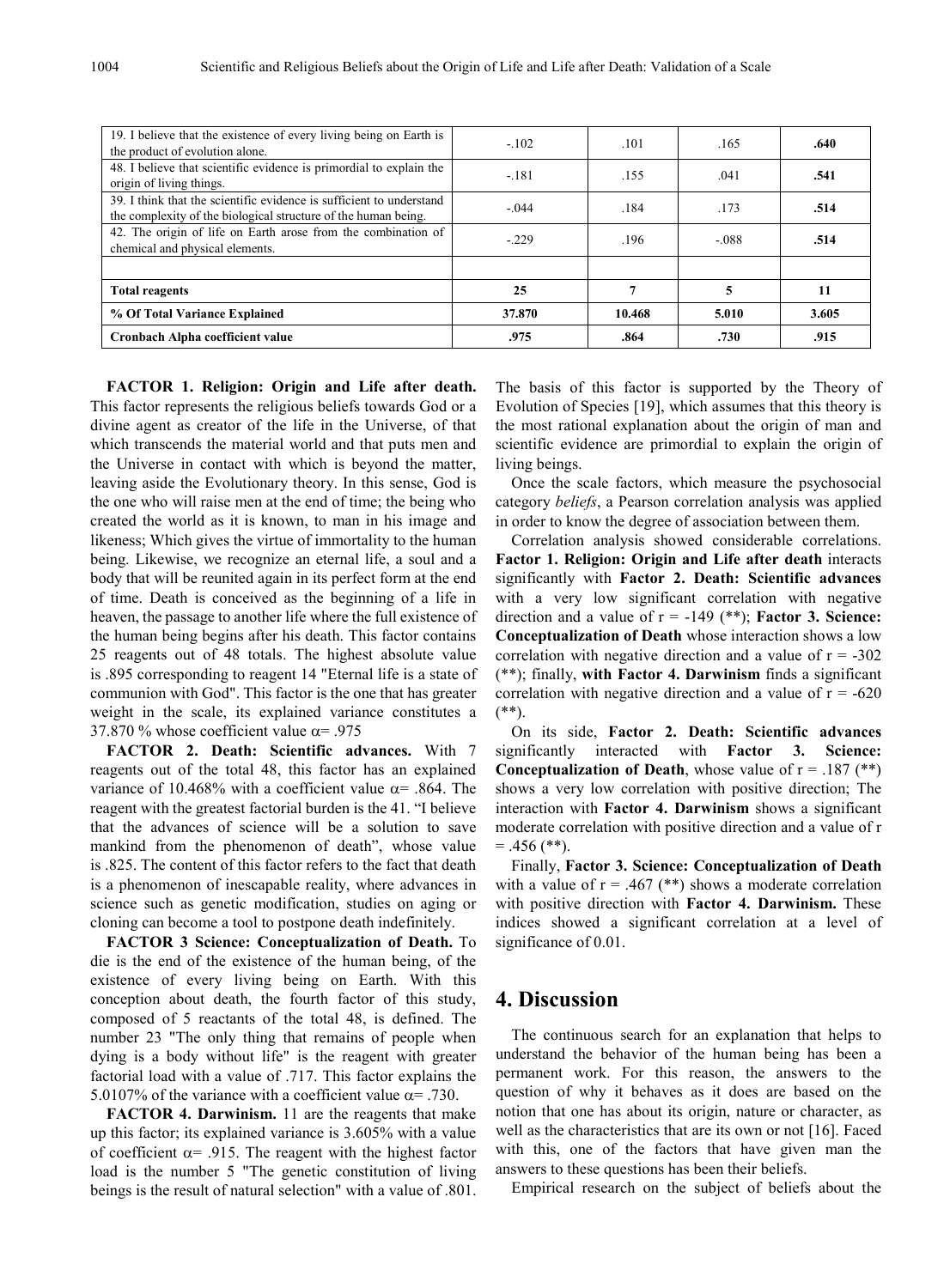origin of life and life after death and directly involving the conceptions of science and religion as explanations for these phenomena is not very common; however, scientific interest in the cognitive bases of religious belief has grown in recent years. The little research that has been done has focused on the cognitive processes that can promote religious unbelief, testing the hypothesis that analytic processing promotes such disbelief [54, 55]. In countries such as Spain, England and the United States [48, 49, 50, 51, 55] there is a series of investigations that have been put to test the hypothesis that the formal education, the analytical processing or the IQ can be determining factors in the generation of religious disbelieves.

Therefore, to construct a suitable instrument for the data collection, valid and reliable, that measures the beliefs towards the origin of life and the life after the death in people who only count on basic schooling and of people who have the degree PhD academic was the main objective of this research. Through the corresponding statistical analyzes to obtain the reliability and validity of the instrument, this objective was reached. As a result, an instrument was composed of 48 reagents with a five-point Likert response scale, structured into four study sub-categories corresponding mainly to scientific beliefs and religious beliefs proposed in theory and were named on the basis of their content.

In the subcategory Religion: Origin and Life after death there are 25 the reagents that evaluate the religious beliefs whose foundation is in the Creationism [28, 29], the Judeocristianismo [30] and the Theory of the Intelligent Design [31, 32].

In the subcategory Death: Scientific advances there are 7 the replies that explain the great scientific advances in relation to improving the living conditions of human beings in order to prolong life.

With 5 reagents, the subcategory Science: Conceptualization of Death encompasses a frame of reference of how science conceptualizes the phenomenon of death from a medical-biological view.

Finally in Darwinism 11, are the reactants that explain the origin of life through the Theory of Evolution of Charles Darwin [19].

By interacting significantly the four subcategories maintain a theoretical congruence in relation to the theoretical framework that underlies this research. The subcategory Religion: Origin and Life after death is constituted by religious beliefs and by maintaining a negative relation with the subcategories Darwinismo, Death: Scientific advances and Science: Conceptualization of the Death whose foundation are beliefs of scientific type, shows that Beliefs toward supernatural events such as immortality, resurrection, and transcendence; Spiritual powers that are located outside the field of the material; in divine laws and the fate of the soul in later lives; as well as, in a personal God who is omnipotent, omniscient and perfectly good, who created and controls everything that exists and

therefore the destiny of man depends on his relationship with God [3, 25]; they do not correlate with scientific beliefs to explain the phenomenon of the origin of life and life after death. After all, as a consequence of this divine order, the place that corresponds to each species is predetermined and immutable. Therefore, any idea of evolution is rejected and only what is established in the Bible is admitted [33].

For example, for Christianity, the understanding of the origin of life and the life after death is centered on the expectation that there will be an encounter with God who will judge the facts of life and whose destiny will be eternity; according to the positive or negative of these facts one will have a future that will lead to a heaven or hell [56].

This negative relation between scientific and religious beliefs has a nuance in the fact that the origin of species through Darwin's natural selection [19] generated the opposition of the Protestant and Catholic Church, this by weakening two pillars that had as immovable: on the one hand biblical authority, and on the other, a way of conceiving the creation of the world and the emergence of the various species closely linked to the literalness of the Genesis narrative [21, 33, 54].

For creationists the Bible is the first authority in all areas. They argue that there must be a complete subordination of science to what is said in Scripture in its literal sense. Therefore, it is frequent that the sacred text is fought as an argument to decide on the truth of a scientific hypothesis. The consequence of this attitude is that the creationists try to refute the scientific claims that seem to contradict Scripture and replace them with others that are more in keeping with them. In this case, the only possibility of achieving this is to find characters of a certain scientific or technical repute who are able to defend the "biblical" truths by giving a scientific air to the arguments used. One of the central ideas that openly maintains against what is admitted today by science is that evolutionism is not able to explain either the origin of the world or the origin and diversity of the species we see in nature [31, 32, 53, 54, 57].

On the other hand, the subcategories Darwinism, Death: Scientific Advances and Science: Conceptualization of the Death displayed a significant relation between themselves in a positive way, that is to say, the beliefs on the Theory of the Evolution of Charles Darwin [19] like it best explains the origin of life by being complete in itself and not requiring the intervention of mysterious forces alien to scientific understanding [21, 22], correlate with beliefs that the phenomenon of death is the total cessation of brain function, of cardiac and respiratory activity, bringing with it the end of the existence of the human being and with it, the total rejection of a life after death. In these terms, being biologically dead means that at least the brain has ceased completely and irrevocably to function. Biological death is brain death (central death) and finally death of the whole organism (total death) [39]. Coupled with this, they also correlate with beliefs that scientific advances are the only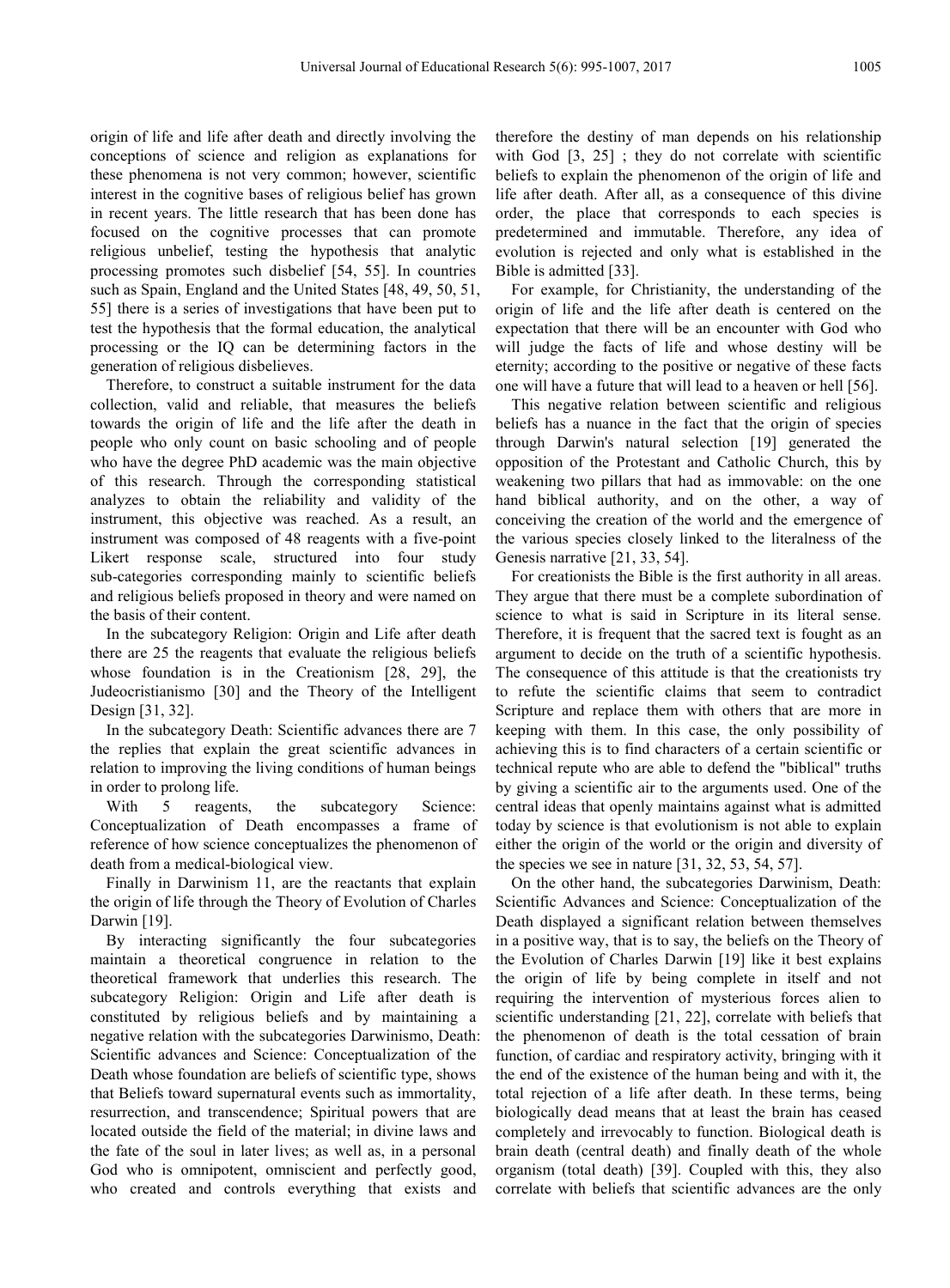tools that over time can end up prolacing life indefinitely.

In relation to the above, the research of Leuba [48], Larson and Witham [49] and Pérez-Agote and Santiago [50], put to discussion the fact that religious beliefs belong to the field of faith and scientific beliefs in the field of knowledge, and both domains do not have to contradict themselves or attempt to interfere in each other's field. In the words of Andrade [34] "(...) science tries to understand the world; religions, in general, are attributed the mission of giving meaning to life. They can be mutually clarified, provided that each one remains in its own territory ".

According to Legare, Evans, Rosengren & Harris [53], although they are often conceptualized in contradictory terms, the common assumption that natural and supernatural explanations, i.e. beliefs, are incompatible is psychologically inaccurate. On the other hand, there is considerable evidence that the same individuals use natural and supernatural explanations to interpret the same events and that there are multiple ways in which both kinds of explanations coexist in individual minds. In this sense, knowing the beliefs about the origin of life and life after death brings with it a series of data that could be controversial. Knowing the beliefs of people also knows an elementary part of them: their behavior. This is because beliefs can be seen as a conceptual substrate that plays an important role in the thinking and action of each person [47].

Beliefs allow the human being in general to direct from his behavior in the way that best suits his interests and needs to his knowledge, values, judgments, dispositions, personal theories, strategies of action, norms and practical principles, to name only a few actions that allow you to direct your daily life.

In general terms, the construction of a valid and reliable scale is justified since the study of beliefs is indispensable; without them the human being is incapable of making decisions and determining courses of action; therefore, it is of great importance that the objectives of education should encourage discussion and verification as far as possible.

### **Acknowledgements**

This research was carried out thanks to the Support Program for Research and Technological Innovation Projects (PAPIIT) of the DGAPA-UNAM with key **IN 303316.**

## **REFERENCES**

- [1] Angarita, C. y De Castro A. Cara a Cara con la Muerte: Buscando el Sentido. Psicología desde el Caribe 2002; 9: 1-19.
- [2] Pérez V; Gutiérrez M; García A. y Gómez J. Procesos Psicológicos Básicos. Un análisis Funcional. España: Pearson. Pretince Hall; 2005.
- [3] Pepitone A. El mundo de las creencias: un análisis psicosocial. Revista de Psicología Social y Personalidad 1991; 7 (1): 61-79.
- [4] Fishbein M. A consideration of beliefs and their role in attitude measurement. In: Fishbein M, editor. Readings in attitude theory and measurement. New York: John Wiley and Sons; 1967: 257-266.
- [5] Fishbein M, Ajzen I. Belief, Attitude, Intention, and Behavior: An Introduction to Theory and Research. Reading, MA: Addison-Wesley; 1975.
- [6] Olson J, Zanna M. Actitudes y creencias. En: Perlman D, Cosby P, editores. Psicología Social. México: Trillas; 1987: 71-91.
- [7] Villoro L. Creer, saber, conocer. México: Siglo XXI Editores; 1996.
- [8] Honderich T. (Ed.). The Oxford Companion to Philosophy. New York: Oxford University Press; 1995.
- [9] Pajares, M. Teachers' beliefs and educational research: cleaning up a messy construct. Review of Educational Research. 1992; 62(3): 307-332.
- [10] Llinares, S. Conocimiento profesional del profesor de matemáticas: Conocimiento, creencias y contexto en relación a la noción de función. Conferencia invitada en el IV Encuentro de Investigación en Educación Matemática. Luso. Portugal. 1995.
- [11] Darwin, Ch. El Origen del Hombre .1ª. Reimpresión. México: Panamericana Editorial; 2002.
- [12] Nespor J. The role of beliefs in the practice of teaching. Journal of Curriculum Studies 1987; 19(4): 317-328.
- [13] Solar M, Díaz C. El profesor universitario: construcción de su saber pedagógico e identidad profesional a partir de sus cogniciones y creencias. Revista Calidad en la Educación [Internet]. 2009 [citado 11 enero 2012]; 30: 207-232. Disponible en: http://dialnet.unirioja.es/servlet/articulo?codigo=3052420
- [14] Myers, D. Psicología Social. 8ª. Ed. México: Mc Graw-Hill /Interamericana; 2005.
- [15] Brown C, Cooney T. Research on teacher education: A philosophical orientation. Journal of Research and Development in Education 1982; 15(4): 13-18.
- [16] Díaz S. Tres aproximaciones teóricas al estudio del comportamiento humano. En: Silva J, Grande- García I, editores. Psicología y evolución 2. Filosofía, Psicología evolutiva y cognición. México: FES-Z, UNAM; 2005: 99-112.
- [17] Olivé L. El conocimiento en la ciencia, la tecnología y la cultura. En: Olivé L, Tamayo R. Ciencia, tecnología y sociedad. Temas de ética y epistemología de la ciencia (diálogos entre un filósofo y un científico). México: Fondo de Cultura Económica; 2011: 89-105.
- [18] Estany A. La fascinación por el saber. Introducción a la teoría del conocimiento. Barcelona: Crítica; 2001.
- [19] Darwin Ch. El Origen de las especies. Madrid: Alianza; 2003: 14.